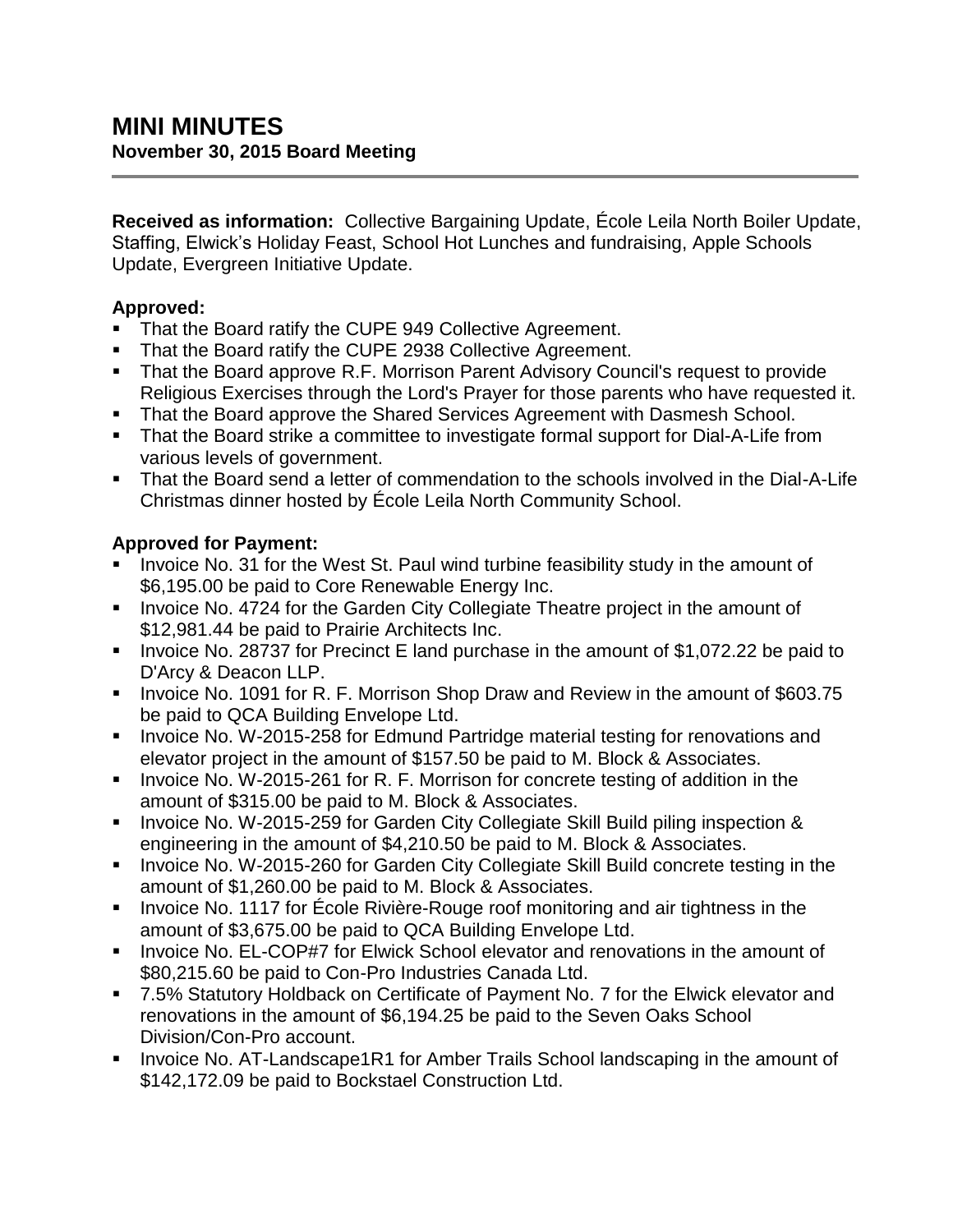- Invoice No. 116083 for R. F. Morrison roof replacement in the amount of \$32,657.00 be paid to Ambrosie Lighting Services Ltd.
- Invoice No. RFM-COP#3 for R. F. Morrison addition in the amount of \$212,496.36 be paid to Gardon Construction Ltd.
- 7.5% Statutory Holdback on Certificate of Payment No. 3 for the R. F. Morrison addition in the amount of \$16,408.99 be paid to the Seven Oaks School Division/Gardon account.
- **Invoice No. MAPSC-COP#6 for Maples Collegiate science labs in the amount of** \$18,308.71 be paid to Marrbeck Construction Ltd.
- 7.5% Statutory Holdback on Certificate of Payment No. 6 for the Maples Collegiate science labs in the amount of \$1,413.80 be paid to the Seven Oaks School Division/Marrbeck account.
- **Invoice No. EP-COP#2 for Edmund Partridge elevator in the amount of \$69,977.82 be** paid to Parkwest Projects Ltd.
- 7.5% Statutory Holdback on Certificate of Payment No. 2 for the Edmund Partridge elevator in the amount of \$5,017.59 be paid to the Seven Oaks School Division/Parkwest account.
- **Invoice No. 3710 for Amber Trails commissioning services in the amount of \$1,181.25** be paid to Integrated Designs Inc.
- Invoice No. 4728 for École Rivière-Rouge Administration in the amount of \$14,135.54 be paid to Prairie Architects Inc.

## **Correspondence Received:**

- **Education Finance Resolution.**
- Manitoba School Boards Association AGM Workshop Proposals.
- H. Sutherland-James Dubé Spraggs Maples Collegiate File No. 15-045272-07. Letter from H. Sutherland, James Dubé Spraggs RE: Maples Collegiate - File No. 15- 045272-07.
- Margaret Friesen, M.Sc. Wi-Fi in Schools A Safety & Health Issue.
- Maples Collegiate Institute. Elevator Addition Authorization to Proceed to Tender.
- Garden City Collegiate. Skill Build Shops Additional Project Support.
- 2016 WCB Rate.
- Government of Manitoba News Release. Province Introduces Proposed Legislation that would Give Manitoba Teachers' Society Greater Control over Its Governance, Operations.
- Craig Bachynski, Number Ten Architectural Group. Change Order No. 1, 2 and 3 Edmund Partridge elevator and renovation.
- Craig Bachynski, Number Ten Architectural Group. Change Order No. 29, 30 and 31 Elwick elevator and renovation.
- Lindsay Oster, Prairie Architects Inc. Change Order No. 19 École Rivière-Rouge.
- St. James Assiniboia School Division News Release. Middle Years Reorganization Announcement.
- Manitoba School Boards Association. Call for Presentations CSBA Congress 2016, July 7 to 9, 2016 - Delta Winnipeg.
- Manitoba School Boards Association e-bulletin December 9, 2015.